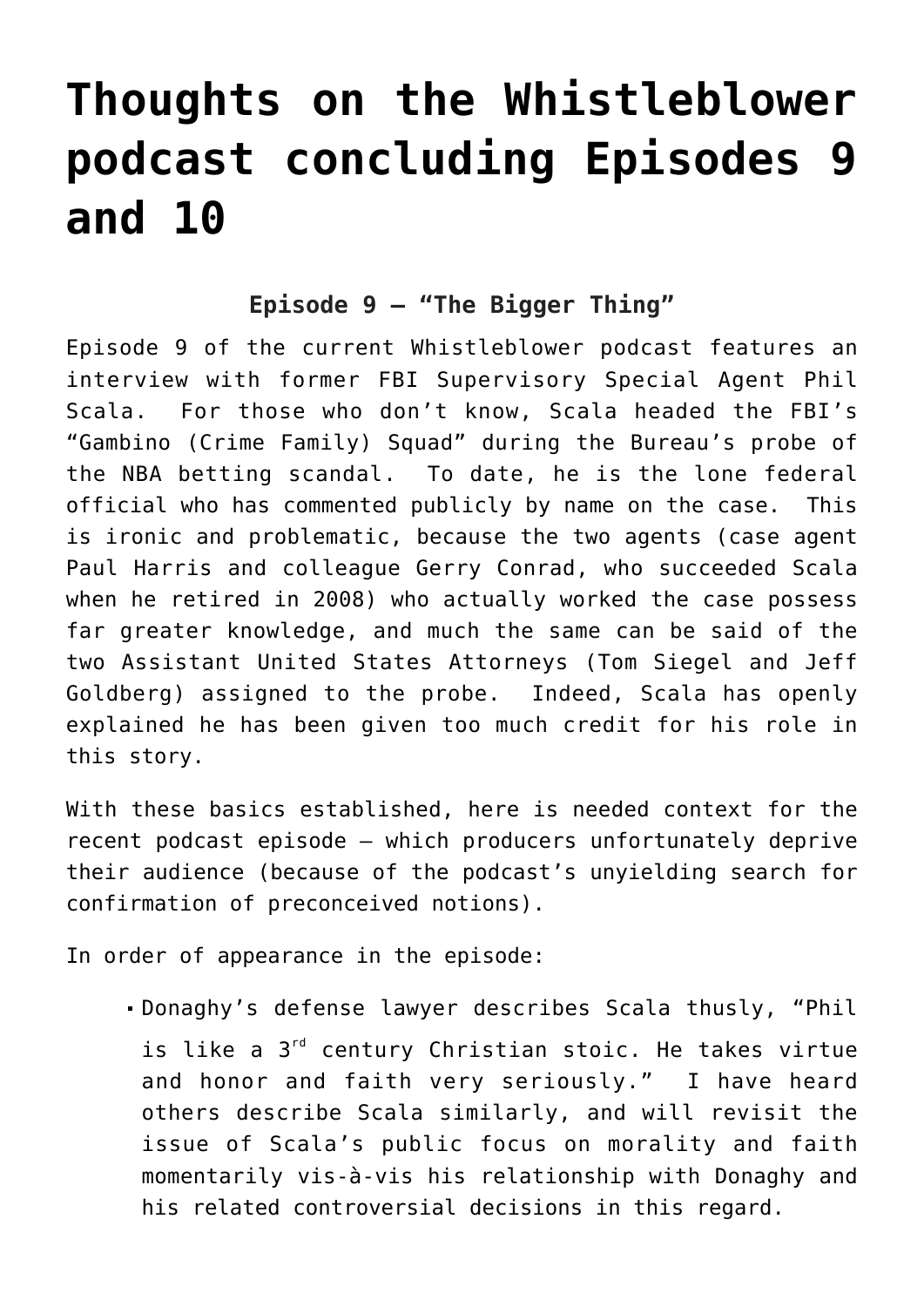- Scala explains, *[as I have been begging people to realize](https://seanpatrickgriffin.net/gaming-the-game-the-story-behind-the-nba-betting-scandal-and-the-gambler-who-made-it-happen/) [for a decade](https://seanpatrickgriffin.net/gaming-the-game-the-story-behind-the-nba-betting-scandal-and-the-gambler-who-made-it-happen/)*, the NBA betting scandal case "was not a big deal" to the FBI's "Gambino Squad". Left out of the podcast is *why* (I explain this in detail in *[Gaming the](https://seanpatrickgriffin.net/gaming-the-game-the-story-behind-the-nba-betting-scandal-and-the-gambler-who-made-it-happen/) [Game](https://seanpatrickgriffin.net/gaming-the-game-the-story-behind-the-nba-betting-scandal-and-the-gambler-who-made-it-happen/)*, but for the conspiracy-obsessed please know it is partly because [there was no organized crime role in the](https://seanpatrickgriffin.net/sports-media-is-willingly-allowing-its-audiences-to-be-suckered-by-former-nba-referee-tim-donaghy-again-and-phillys-mike-missanelli-is-exhibit-a/) [scheme](https://seanpatrickgriffin.net/sports-media-is-willingly-allowing-its-audiences-to-be-suckered-by-former-nba-referee-tim-donaghy-again-and-phillys-mike-missanelli-is-exhibit-a/)*)*. Comically, in the podcast Scala says the FBI's probe could also "have gone into the NCAA." I say "comically" because Scala is obviously not alleging the NCAA was dictating college game outcomes for financial reasons, which is precisely what the podcast is choosing to suggest with its selective choices and edits when it comes to the NBA.
- After explaining (again) his arguments with Donaghy about Donaghy influencing games with money on the line (the FBI would not agree to a plea deal until Donaghy admitted at a minimum he may have "subconsciously" influenced game outcomes to advance his bets), Scala is quoted (**emphasis** added) as saying "**We** (the FBI) believed what (Donaghy) said was the truth (about the NBA manipulating outcomes). Scala uses "we" quite liberally when discussing the view of his FBI colleagues, and is not pressed on this. This is simply not true; at best, the agents who actually worked the case were originally willing to humor Donaghy's conspiracy claims (please recall that at that time they had nothing else to go on – no wiretapped conversations, no betting records, etc.).
- Scala has been suspicious about the timing of the NBA's 2007 television contract negotiation/deal since 2007-08 (he described this to me when I was researching *Gaming the Game*). Of course, in order to illustrate the television deal was brokered as part of a conspiracy of silence, you'd first need to establish that the timing of the negotiation/deal was even noteworthy. Listeners hopefully noticed there was no evidence or context provided in this regard. Even if the deal was struck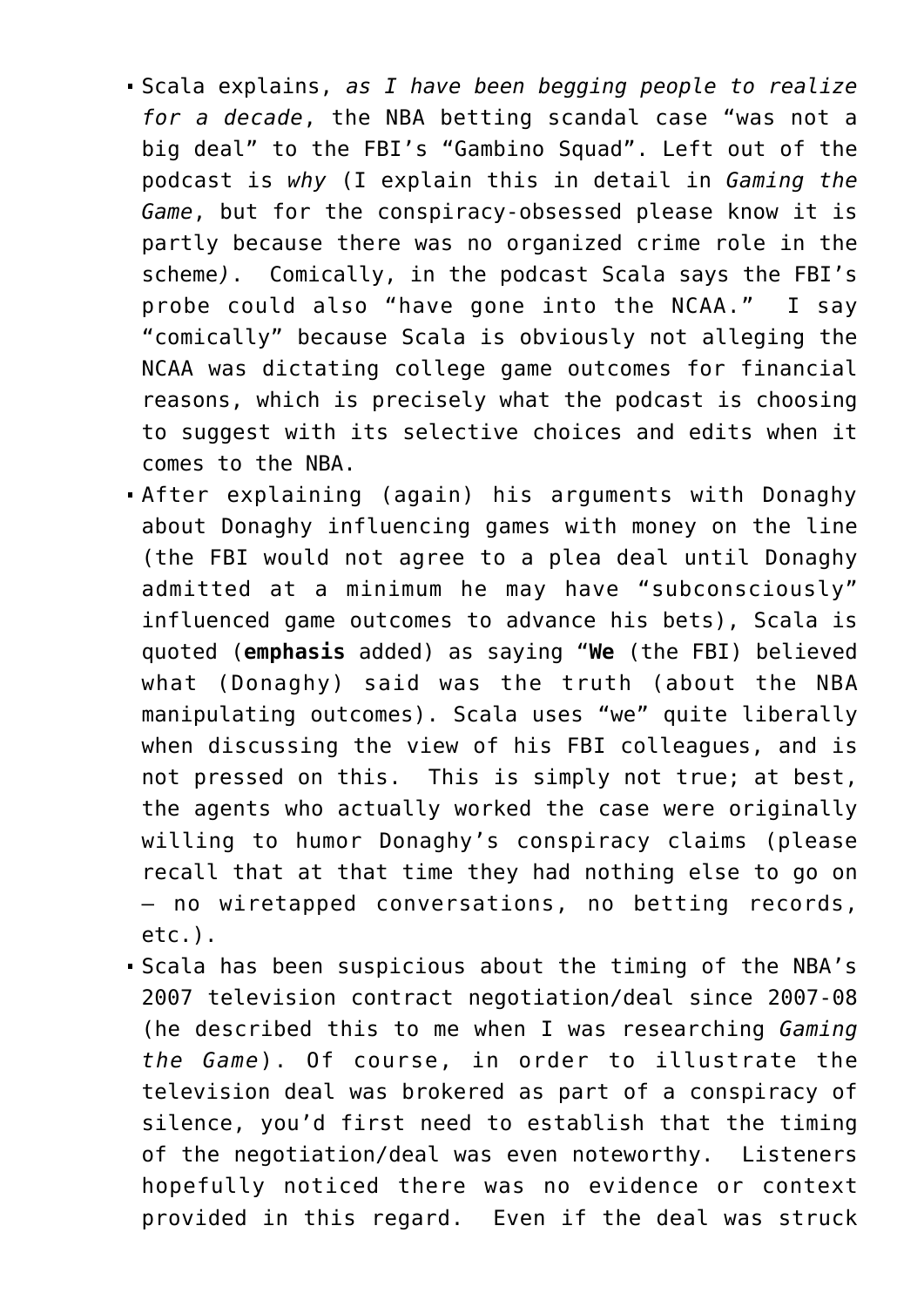prematurely, that *may* be evidence of dubious (some would argue savvy) business practices (i.e., the NBA not being fully transparent with tv partners about the looking scandal) but it is not proof whatsoever of anything more.

- Scala notes, as is well known, the FBI (and the NBA) investigations found evidence of several NBA referees violating NBA policies. Importantly, gambling at casinos or betting on sports is wholly different than betting on NBA games, which is wholly different than fixing NBA games, which is wholly different than fixing NBA games at the behest of the NBA league office. Are listeners aware of these rather significant distinctions, and the manner in which this is all manipulated to suggest otherwise? Podcast listeners may be confused, and might be surprised about the following. Confronted with Donaghy's conspiracy claims (i.e., that other NBA referees were fixing games at the behest of the NBA but the feds chose not to pursue cases against them), [Phil Scala told one newspaper in 2009](https://seanpatrickgriffin.net/donaghy-claims-post-november-2009/), "If there were people that should have been indicted, they would have been, including other refs."
- The podcast views the NBA reaching out to the retiring Scala for his potential future employment (of what else?!) as part of a conspiracy to buy his silence. The voiceover of producer Livingston says, "The best way to silence someone with information that could hurt the NBA payroll? Put him on the payroll…Scala was a threat, but he wouldn't be a threat if the NBA was paying him hundreds of thousands of dollars a year." I hope listeners have considered how absurd this is. As noted above (and elsewhere), Scala wasn't even the most knowledgeable about the NBA betting cases among his FBI colleagues (who, of course, could quite easily "blow the whistle" on any supposed NBA conspiracy regardless of Scala's employment). This is to say nothing of the volumes of files (official and personal) that would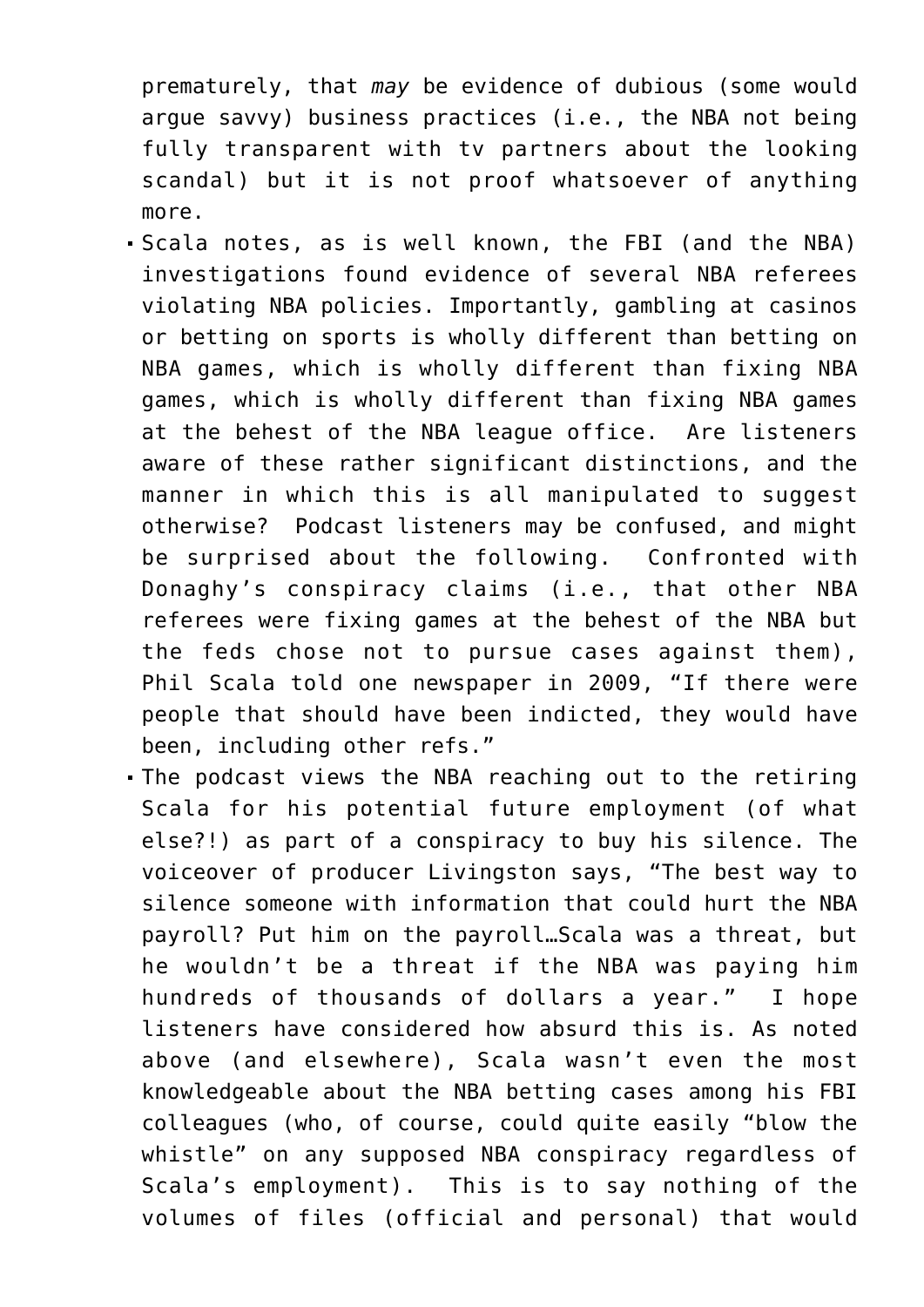remain following Scala's departure from the Bureau.

Oddly, without any lead-in or introduction, Scala is presented recounting a conversation with Donaghy in which Scala admonished Donaghy, "'First of all, don't call me your fucking friend. I'm not your fucking friend. I'm really not your friend.'" There is no context offered for this commentary, and we are left to guess Scala's motivation for telling Donaghy this, in such a harsh tone no less. My informed opinion is that Donaghy misinterpreted Scala simply supporting a muchneeded cooperating witness as more than it was. Donaghy, of course, has experienced [many interpersonal](https://seanpatrickgriffin.net/whyformernbareferee/) [challenges his entire adult life](https://seanpatrickgriffin.net/whyformernbareferee/). Scala then explains his support of Donaghy: "I stood by this guy when everyone wanted to throw him under the bus. (The U.S. Attorney's Office for the Eastern District of New York) wanted to throw him under the bus, I stood by the guy…John Lauro wanted me to testify about his credibility. I will stand by a cooperator so long as he doesn't lie to me. Listen, I was with Sammy Gravano, who killed nineteen people, until he got caught and we say 'Enough is enough'…I felt our relationship, before (Donaghy) went to jail, I don't think he ever lied to us."

I have addressed all of this elsewhere, but again one last time while it is timely. (1) Scala does not speak for his FBI colleagues. (2) I can understand why in 2007 Scala may not have realized Donaghy was lying to him/the FBI (although his colleagues do not share Scala's views on this). (3) Please note Scala makes a distinction between pre-prison Donaghy and post-prison Donaghy. I can imagine why producers didn't pursue this further and/or left it out of the podcast – Scala has assailed many post-prison Donaghy claims (in addition to high-profile interpersonal issues for Donaghy) even as Donaghy exploited Scala as a supposedly supporting figure to clueless and/or corrupt media. (4) Perhaps most importantly, in order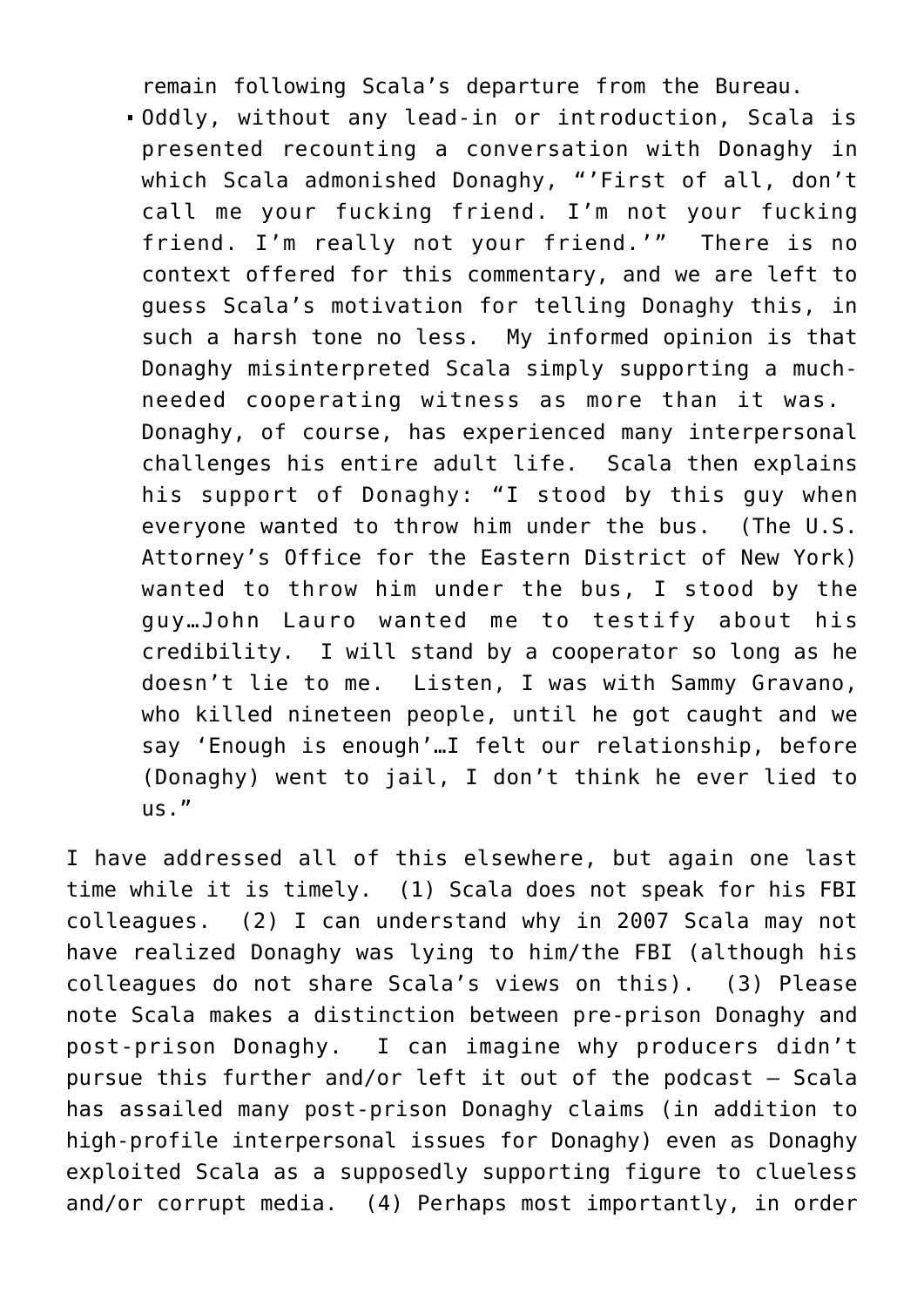for Scala to critically revisit his 2007 actions dealing with cooperator Donaghy (which troubled Scala's colleagues), Scala would have to admit bias and error. I noted above that the podcast explains Scala is known for his religiosity and morality. Some believe these altruistic traits caused Scala, in one of his last cases with the FBI, to be insufficiently skeptical of – and overly sympathetic to – the disturbed and discredited Donaghy. Scala's later decision to write the foreword to [Donaghy's fact-challenged book](https://seanpatrickgriffin.net/my-assessments-of-tim-donaghys-claims/) validated these concerns.

As has occurred throughout the podcast, previously known information is presented as new or noteworthy. In this episode, producer Livingston asks, "Am I really the first person Phil Scala has told all this to? I just sat there thinking, 'Why me?'"

As I have written elsewhere, Scala was gracious to me with his time when he allowed me to interview him for *[Gaming the Game](https://seanpatrickgriffin.net/gaming-the-game-the-story-behind-the-nba-betting-scandal-and-the-gambler-who-made-it-happen/)*. I've also noted his significant criticisms of key Donaghy assertions and have documented how Scala's actions have confused the public. This is all discussed at the end of this post.

In sum, the "Scala Episode" fits with the rest of the podcast to date: vital information and context is left out, facts are interpreted in the worst light, and the evidence-light theme of conspiracy dominates. Those of us in academia and the media who cover cases and stories like this are awash in people with degrees of credibility making all sorts of assertions (some of whom may actually believe them). In my case, as someone who researches organized and white-collar crime for a living, I get unsolicited information frequently, and a majority of the correspondence focuses on conspiracies (most often with little to no supporting evidence). Indeed, when friends and colleagues learned of my work researching the NBA betting scandal I had plenty (!) of them explaining to me all sorts of theories. None of these individuals had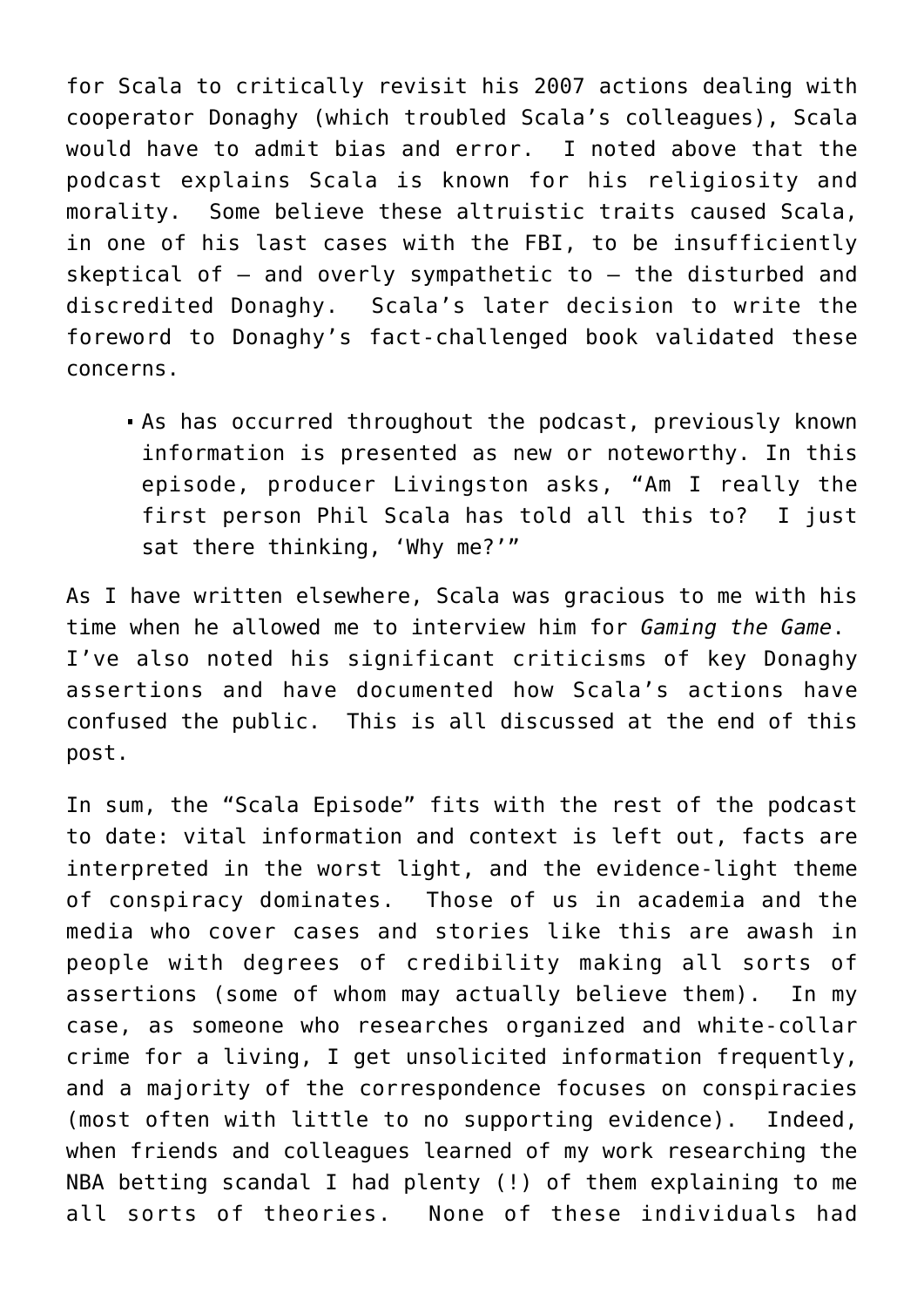evidence, but that didn't stop them from having convictions of their beliefs. Rumors and street legends – especially if uttered by the right sorts – were enough, and some of those holding such conspiracy theories were law enforcement buddies. So, when I interviewed Scala more than a decade ago and heard him describe his evidence-free suspicions, it wasn't shocking to me at all and it certainly wasn't news. I was hoping for better from him and from this podcast.

#### **Episode 10 – "What's Afoul?"**

While I was writing this post, the podcast released its final episode [\(#10, "What's Afoul?"\)](https://podcasts.apple.com/us/podcast/whats-afoul/id1527436649?i=1000496449497). As if to make my point, in Ep. 10 the podcast concludes that the unethical and illegal off-court actions by referees, along with (predictable and expected) questionable in-game calls, collectively illustrate the NBA  $-$  the league, as an institution  $-$  is consciously dictating game outcomes for business/financial motives. I challenge listeners to revisit the episodes, to ignore the ominous music, and to ask themselves: "What *evidence* – after all this effort – is presented to support such a claim?"

Toward the end of Episode 10, producer Tim Livingston laughably, though by now predictably, states the following (in which he revisits his stated pre-existing biases in support of Donaghy/his conspiracy claims and against the NBA):

*"At the beginning, I asked whether I would remain friends with Tim Donaghy. I'd like to think I don't care whether I ever talk to Tim again, but the truth is, I do. Because, with all of his flaws, he was the scapegoat…Tim Donaghy served his time. He was affected financially, his name – once respected – became a punchline. And Donaghy is not the problem. He never was. Donaghy says he's learned from his mistakes, but what about the league?"*

Please see below for more Scala-specific analyses, especially as they relate to Tim Donaghy's claims and to the podcast's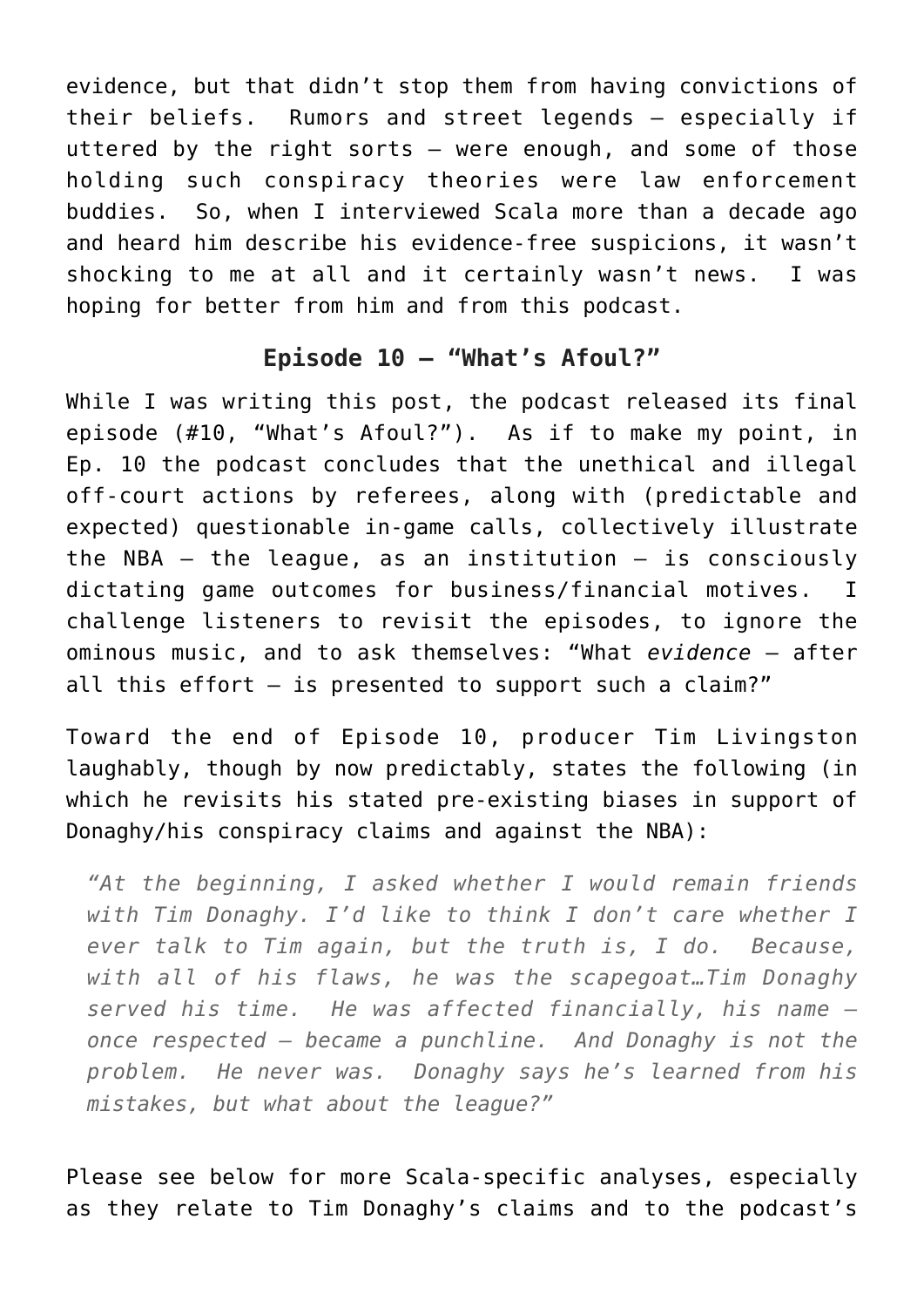dubious shaping of information.

spg

*From the latest Whistleblower pod episode re the NBA betting scandal – retired FBI SSA Phil "(Scala) is the most trustworthy voice on the subject. A man of integrity, a renowned investigator, and most importantly Scala has no implicit bias; he has zero dogs in this fight." 1/3*

*— Sean Patrick Griffin (@spgauthor) [October 16, 2020](https://twitter.com/spgauthor/status/1317194632888012806?ref_src=twsrc%5Etfw)*

*To his credit, Scala later publicly called out Donaghy for his many absurd claims. Indeed Mr. Scala has assailed some of Donaghy's most significant assertions (i.e., didn't fix games, organized crime threats, involvement of other referees, etc.) 3/[3https://t.co/XbQxQFSSFr](https://t.co/XbQxQFSSFr)*

*— Sean Patrick Griffin (@spgauthor) [October 16, 2020](https://twitter.com/spgauthor/status/1317194634578350082?ref_src=twsrc%5Etfw)*

From [Part I of my analysis of the February 2019](https://seanpatrickgriffin.net/my-comments-on-the-espn-the-magazine-piece-about-tim-donaghy-and-the-2003-07-nba-betting-scandal-part-i/) *[ESPN the](https://seanpatrickgriffin.net/my-comments-on-the-espn-the-magazine-piece-about-tim-donaghy-and-the-2003-07-nba-betting-scandal-part-i/) [Magazine](https://seanpatrickgriffin.net/my-comments-on-the-espn-the-magazine-piece-about-tim-donaghy-and-the-2003-07-nba-betting-scandal-part-i/)* [article](https://seanpatrickgriffin.net/my-comments-on-the-espn-the-magazine-piece-about-tim-donaghy-and-the-2003-07-nba-betting-scandal-part-i/) about the NBA betting scandal:

## 4. **On the curious case of retired FBI Supervisory Special Agent Phil Scala**

Scala is quoted on the pre-eminent issues of (1) whether the FBI "concluded" Donaghy didn't fix games, and Scala (as he did when I interviewed him approximately 10 years ago for *[Gaming](https://seanpatrickgriffin.net/gaming-the-game-the-story-behind-the-nba-betting-scandal-and-the-gambler-who-made-it-happen/) [the Game: The Story Behind the NBA Betting Scandal and the](https://seanpatrickgriffin.net/gaming-the-game-the-story-behind-the-nba-betting-scandal-and-the-gambler-who-made-it-happen/) [Gambler Who Made It Happen](https://seanpatrickgriffin.net/gaming-the-game-the-story-behind-the-nba-betting-scandal-and-the-gambler-who-made-it-happen/)* once more explained the FBI and US Attorney's Office refused to agree to a plea deal unless Donaghy acknowledged his on-court performance was necessarily affected by his bets on games he officiated (i.e., the feds *never came close* to concluding Donaghy didn't fix games); and (2) why federal authorities accepted they were not going to be able to conclusively *prove* Donaghy was fixing games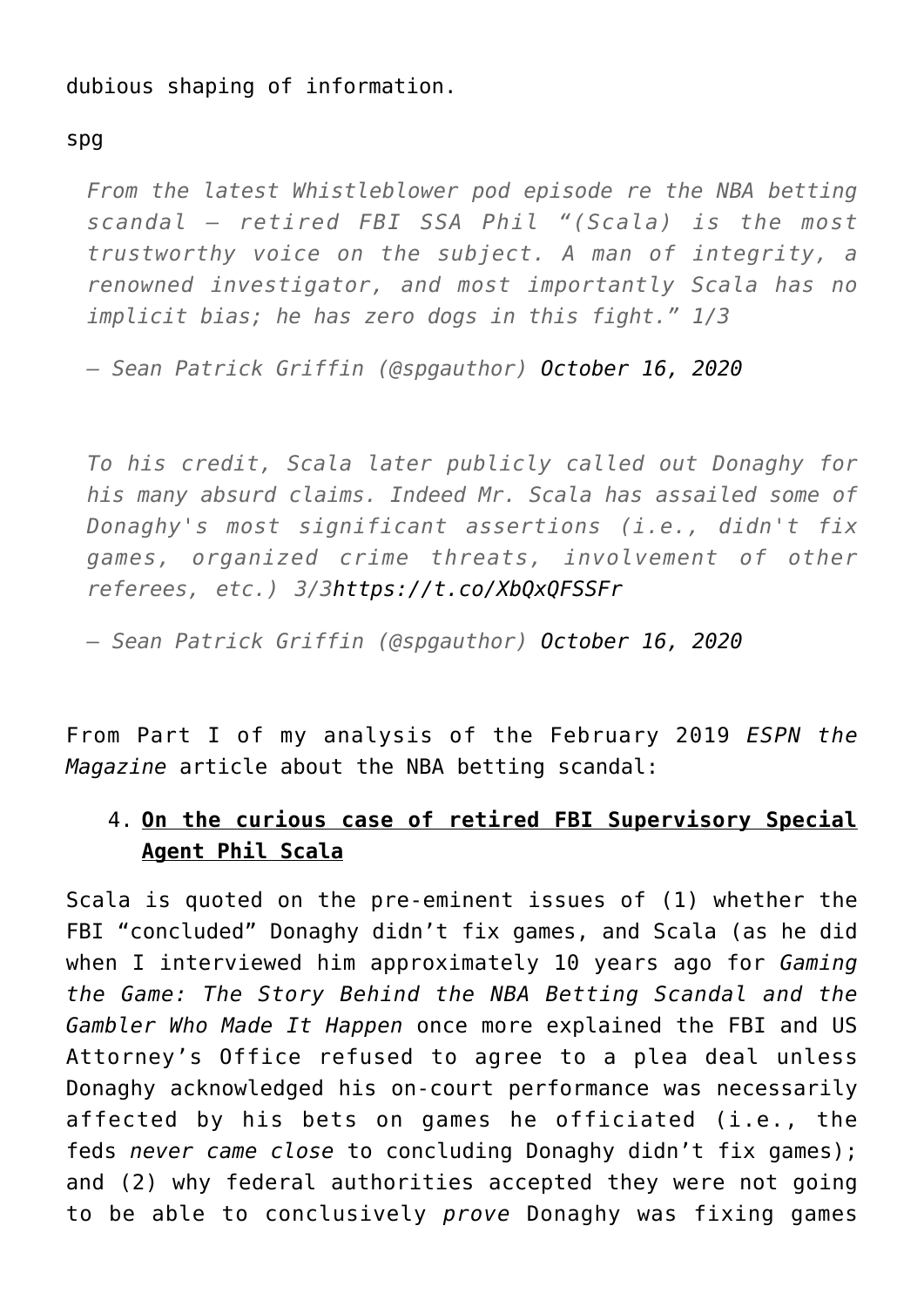(please see [here](http://seanpatrickgriffin.blogspot.com/2019/02/on-fbi-and-nba-concluding-tim-donaghy.html) for my assessment of this). Predictably, for those unfamiliar with *Gaming the Game*, this Scala quote in the ESPN article re: Donaghy fixing games was especially remarkable:

*"Donaghy says he never threw a game," Scala told me. "But you know what? That never really flew with us." According to Scala, his and the FBI's position has always been that Donaghy's deals with Concannon and Battista irrevocably "tainted" his capacity for officiating, even if only subconsciously. (This notion even found its way into the Pedowitz report itself.) Scala recalls that he and Donaghy went around and around on the issue. "I said to him, 'Listen, don't tell me that you have some independent, decision-making ability in your mind's computer that's going to be unbiased, because that's not going to f—ing happen. All those gray-area decisions you have to make, Tim? Because you're betting on the game, your judgment is off — and you threw the game.'"*

### The quote was considered so newsworthy that in [its formal](https://official.nba.com/nba-response-espn-tim-donaghy-story/) [statement on the matter the NBA wrote](https://official.nba.com/nba-response-espn-tim-donaghy-story/)**:**

*The ESPN Article includes several quotes from named and unnamed individuals. But these statements conflict with other evidence in the record and in many cases are based on speculation. For example:*

*ESPN quotes Phil Scala, a retired FBI agent who was part of the government's investigation, as saying Donaghy's claim that he did not manipulate games "never really flew with us." But in 2009, Scala wrote a foreword to a book authored by Donaghy in which Scala characterized Donaghy's cooperation as "unconditionally truthful" and stated that Donaghy "confess[ed] his sins, [took] full responsibility for his actions, pa[id] his debt to society, and [found] the humility to completely display his past vices."*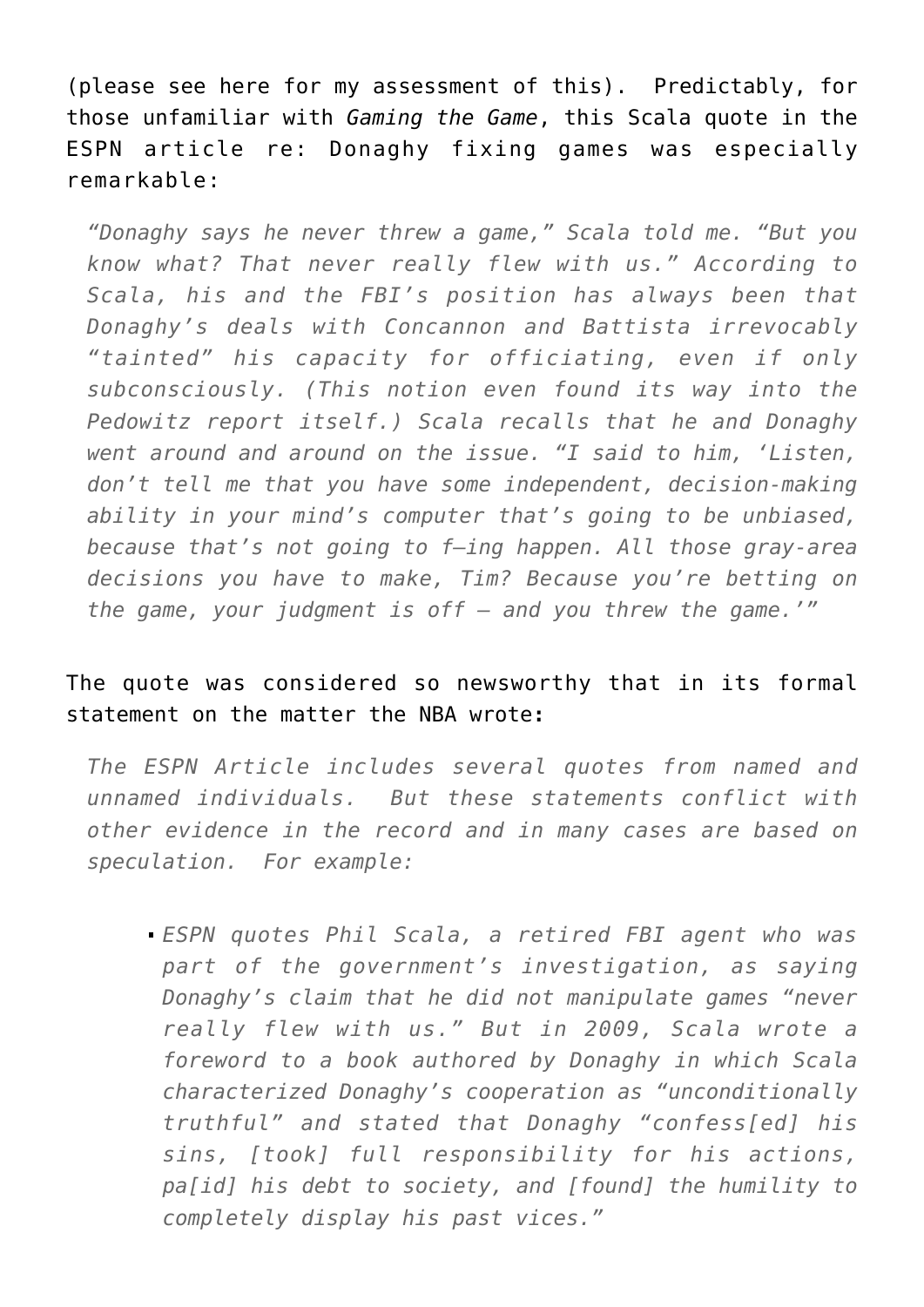Many interested parties were confused by Scala's seemingly conflicting stances re: Donaghy. For example, after reading the NBA's statement, [Dan Feldman of NBCSports.com asked a](https://nba.nbcsports.com/2019/02/22/nba-emphasizes-its-investigation-never-concluded-tim-donaghy-didnt-fix-games/) [question](https://nba.nbcsports.com/2019/02/22/nba-emphasizes-its-investigation-never-concluded-tim-donaghy-didnt-fix-games/) many have posed to me over the years (**emphasis** added):

*…the league raises one question that seems particularly relevant: Why did former FBI agent Phil Scala vouch for Donaghy's honesty then express doubt over Donaghy's claim he didn't fix games?*

Again, timing and context matter, and each is lacking in the ESPN piece. When I interviewed him for *[Gaming the Game](https://seanpatrickgriffin.net/gaming-the-game-the-story-behind-the-nba-betting-scandal-and-the-gambler-who-made-it-happen/)*, Scala explained why he initially believed Donaghy back in 2007:

*You always try to corroborate, but there are other things, but there are other things you can't corroborate that are "he-said-she said". When you sign someone up, until something's proven to be a lie, you gotta go with the person who signs the agreement.1*

The Scala foreword to Donaghy's book (which importantly focuses exclusively on the FBI probe and on Donaghy's cooperation, and which makes no assessment of Donaghy's book or related claims) is technically accurate in that, as far as Scala knew (or at least wanted to believe) Donaghy had cooperated with authorities in good faith. As noted above and elsewhere, Scala (and his colleagues) had already disagreed with Donaghy on the preeminent issue of game outcome influencing, starting with Donaghy's plea negotiations. In 2007, rather than viewing Donaghy as a manipulative hustler and liar, Scala was humoring that Donaghy may somehow not have been *consciously* fixing games. This is largely why the government's plea deal included tortured language stating Donaghy acknowledged that he "compromised his objectivity as a referee because of his personal financial interest in the outcome of NBA games, and that this personal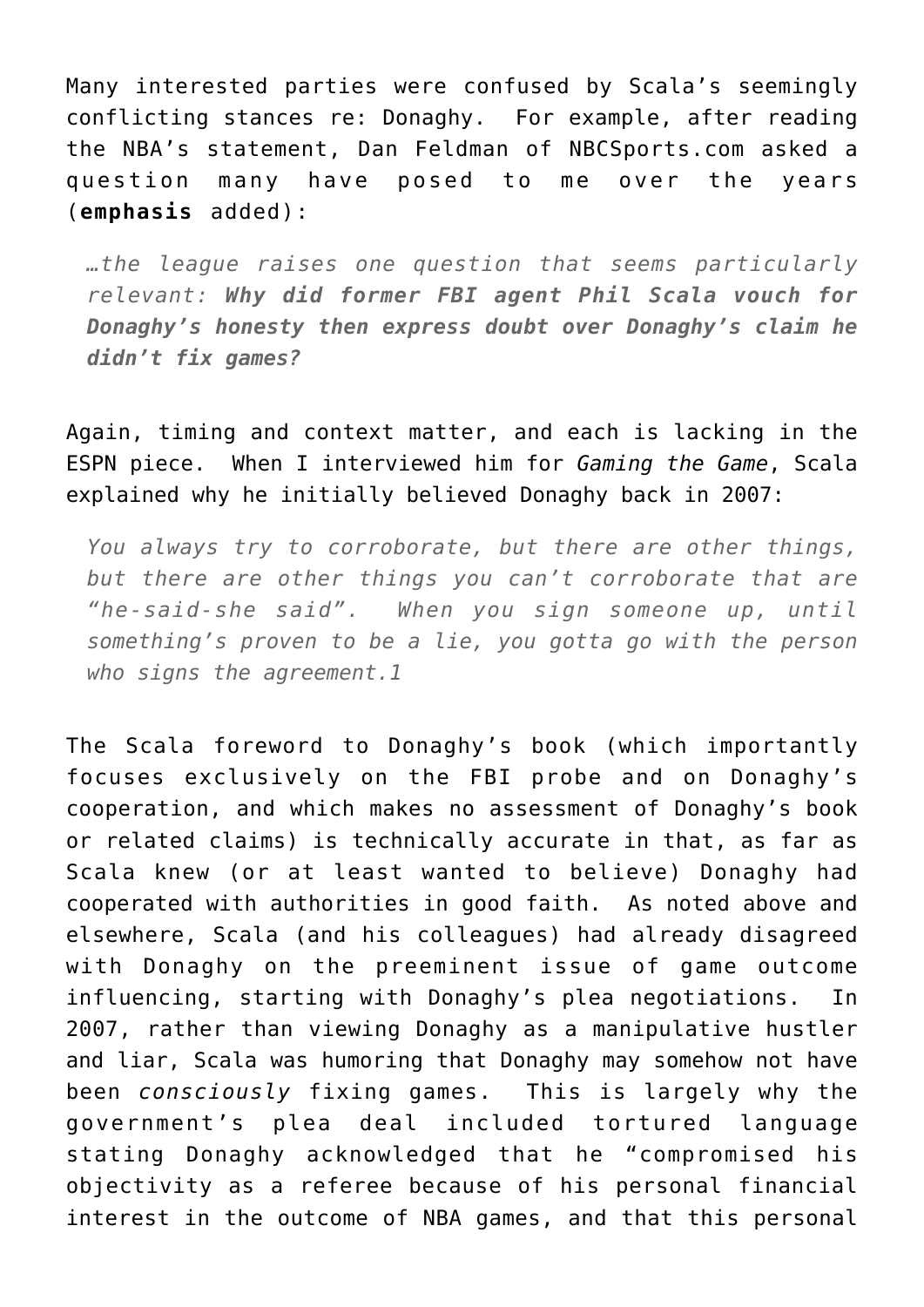interest might have subconsciously affected his on-court performance."

Please recall the FBI could not rely on the words of government cooperator Tommy Martino (who only flipped after perjuring himself before the grand jury) and had no access to the third co-conspirator, pro gambler Jimmy Battista. Just as, if not more, significantly, the FBI didn't have access to Battista's electronic betting records and never researched betting line data. Collectively, then, there were little means available to assess the validity of Donaghy's claims. It is true Scala's colleagues didn't share his confidence in Donaghy's sincerity (and didn't particularly care for the manner in which Scala personally dealt with Donaghy), but Scala had no factual basis (beyond the statements emanating from perjurer Martino's proffer sessions) to conclude Donaghy was spouting outright falsehoods. What little Scala knew about the logistics of the scandal as of the 2007 Donaghy plea deal largely remained when Donaghy concluded his federal prison sentence and published his 2009 book.2

Interested parties (such as Dan Feldman) may be shocked to learn that since 2009 Scala has mocked or outright debunked these key Donaghy claims: (1) [the FBI concluded Donaghy didn't](http://seanpatrickgriffin.blogspot.com/2019/02/on-fbi-and-nba-concluding-tim-donaghy.html) [fix games;](http://seanpatrickgriffin.blogspot.com/2019/02/on-fbi-and-nba-concluding-tim-donaghy.html) (2) [Scala \(indeed, the FBI as an institution!\)](http://nbascandal.blogspot.com/p/gaming-game-story-behind-nba-betting.html) [supports Donaghy's version of events](http://nbascandal.blogspot.com/p/gaming-game-story-behind-nba-betting.html); (3) ["the mob" extorted](https://nbascandal.blogspot.com/2011/02/on-mob-and-nba-betting-scandal.html) [him/forced him to bet on his own games/beat him in prison;](https://nbascandal.blogspot.com/2011/02/on-mob-and-nba-betting-scandal.html) and (4) [the FBI planned to arrest other NBA referees \(based on](https://www.philly.com/philly/hp/sports/20091210_Do_you_believe_disgraced_ref_Donaghy_.html) [Donaghy's insights\) but the prosecuting US Attorney's Office](https://www.philly.com/philly/hp/sports/20091210_Do_you_believe_disgraced_ref_Donaghy_.html) [decided against it for political reasons.](https://www.philly.com/philly/hp/sports/20091210_Do_you_believe_disgraced_ref_Donaghy_.html)

Unfortunately, the majority of the media have somehow missed practically all of this.

#### **spg**

1. Scala added, "You gotta go with the cooperator's sincerity in things that are painful to him, and there